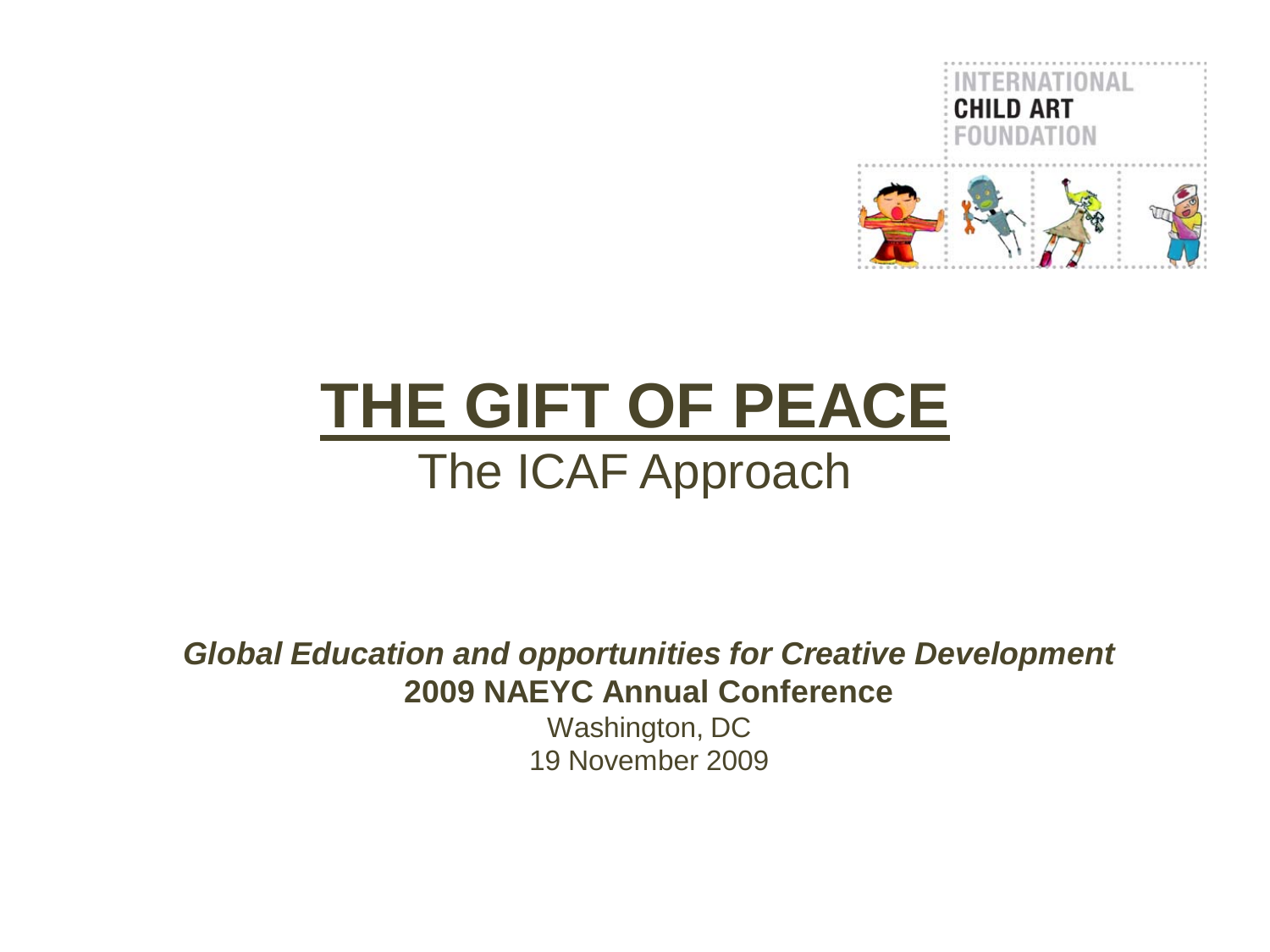# **I. INTRODUCTION**



In April 1996, the White House convened a conference on early childhood development at which Hillary Clinton said:

"We know much more now than we did even a few years ago about how the human brain develops and what children need from their environments to develop character, empathy, and intelligence."

Clinton claimed that "experiences [between birth and three years] can determine whether children will grow up to be peaceful or violent citizens, focused or undisciplined workers, attentive or detached parents…"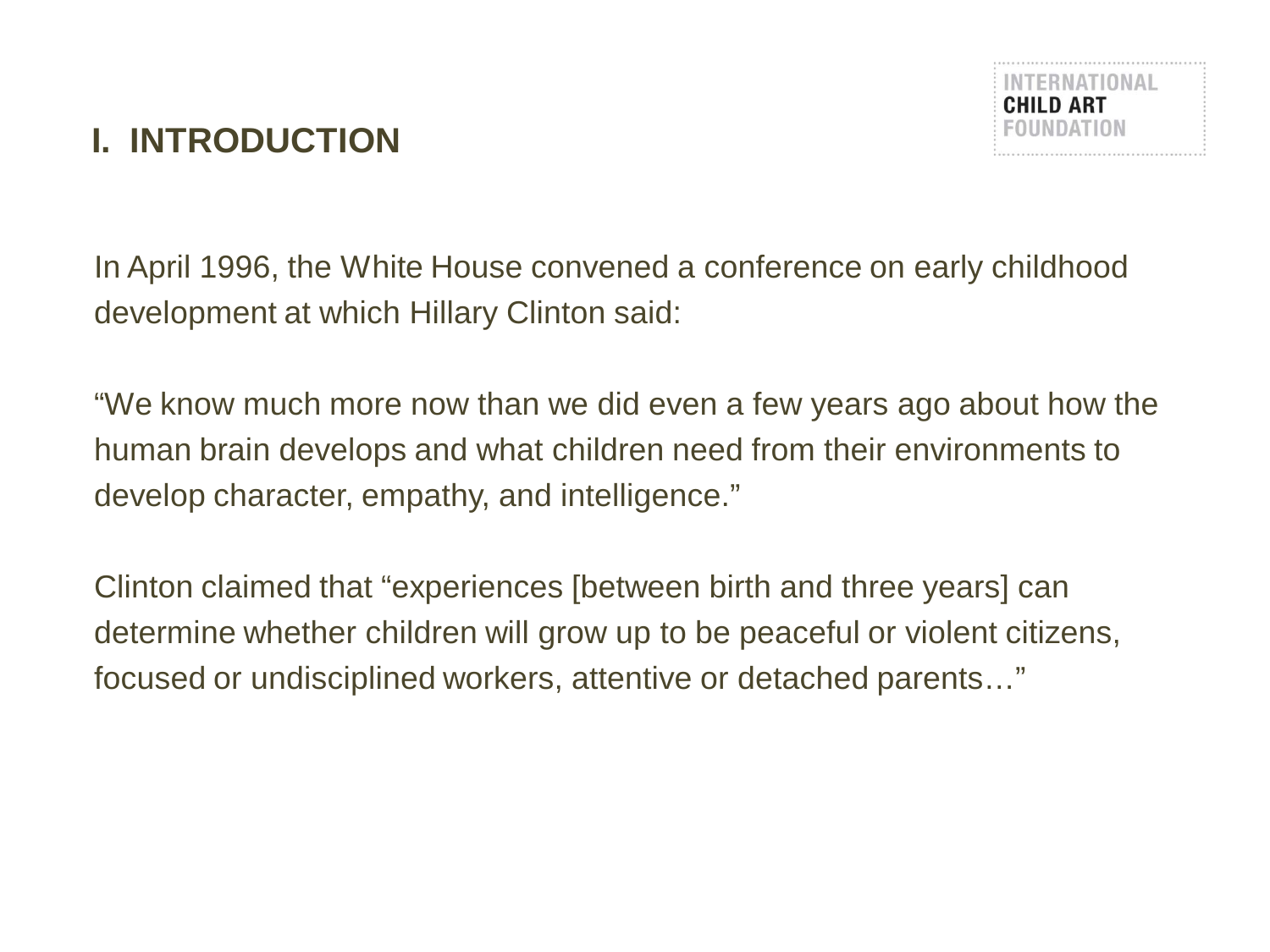# **II. WHY NO GIFT OF PEACE**



A child born in 1996 when Mrs. Clinton gave her speech is 13 years old this year. Is the world more peaceful today or more violent? Why there is no peace on Earth?

#### a) **We don't deserve it**

Do we all have selfish genes and no empathy? But children know peace is possible and they deserve peace

#### b) **We have no clue how to bring about peace**

We pray for peace all the time, but do we know how to build peace? But peace is the most serious business in the world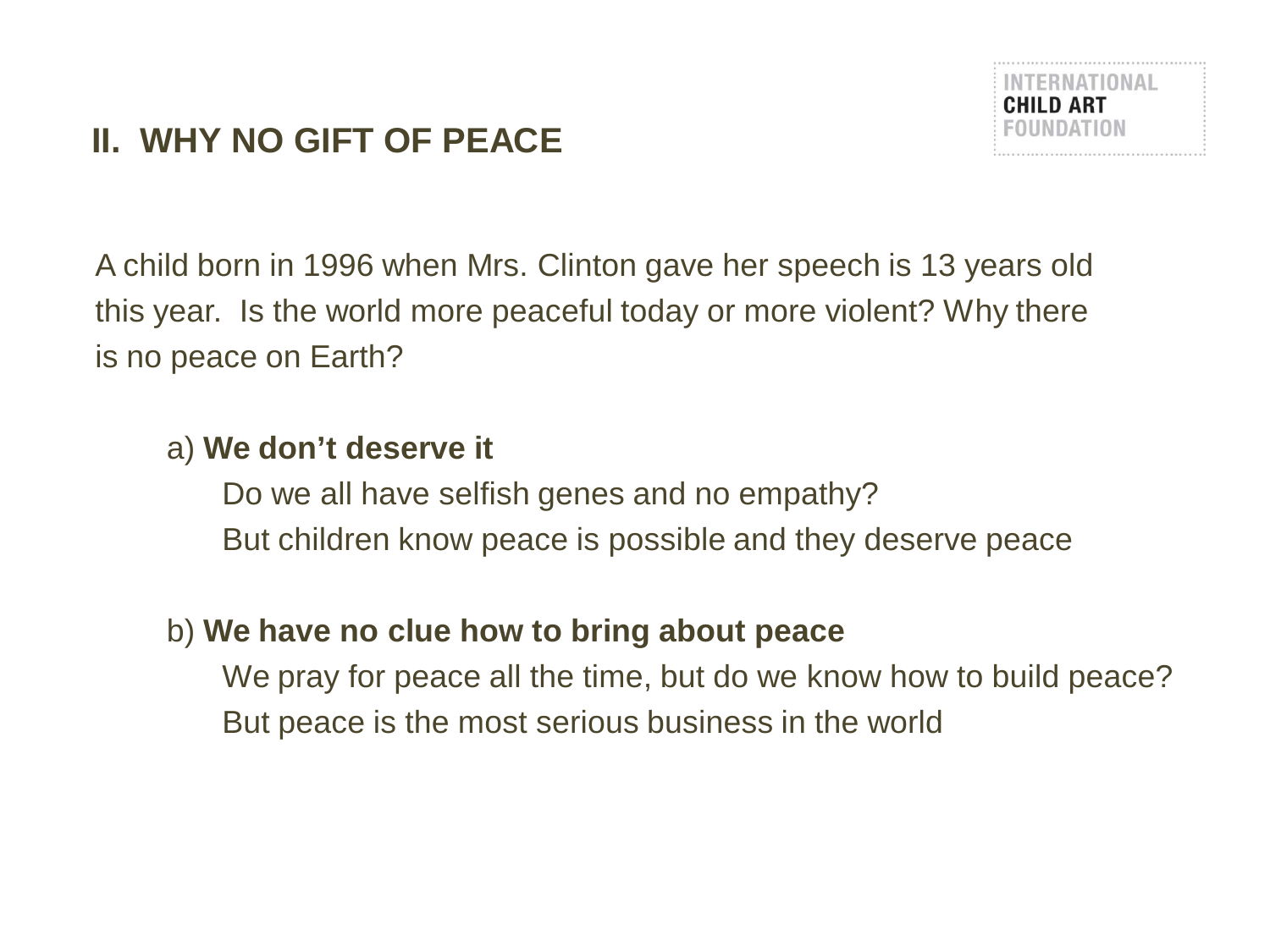# **a) CHILDREN DESERVE PEACE**



#### **Children are often the biggest victims of war and violence.**

- They are the most vulnerable
- They do not understand why people fight and go to war
- They cannot rationalize war and age-old conflicts

Children and young people may have the foresight to bring peace to the world. They have the most to loose. And the most to gain.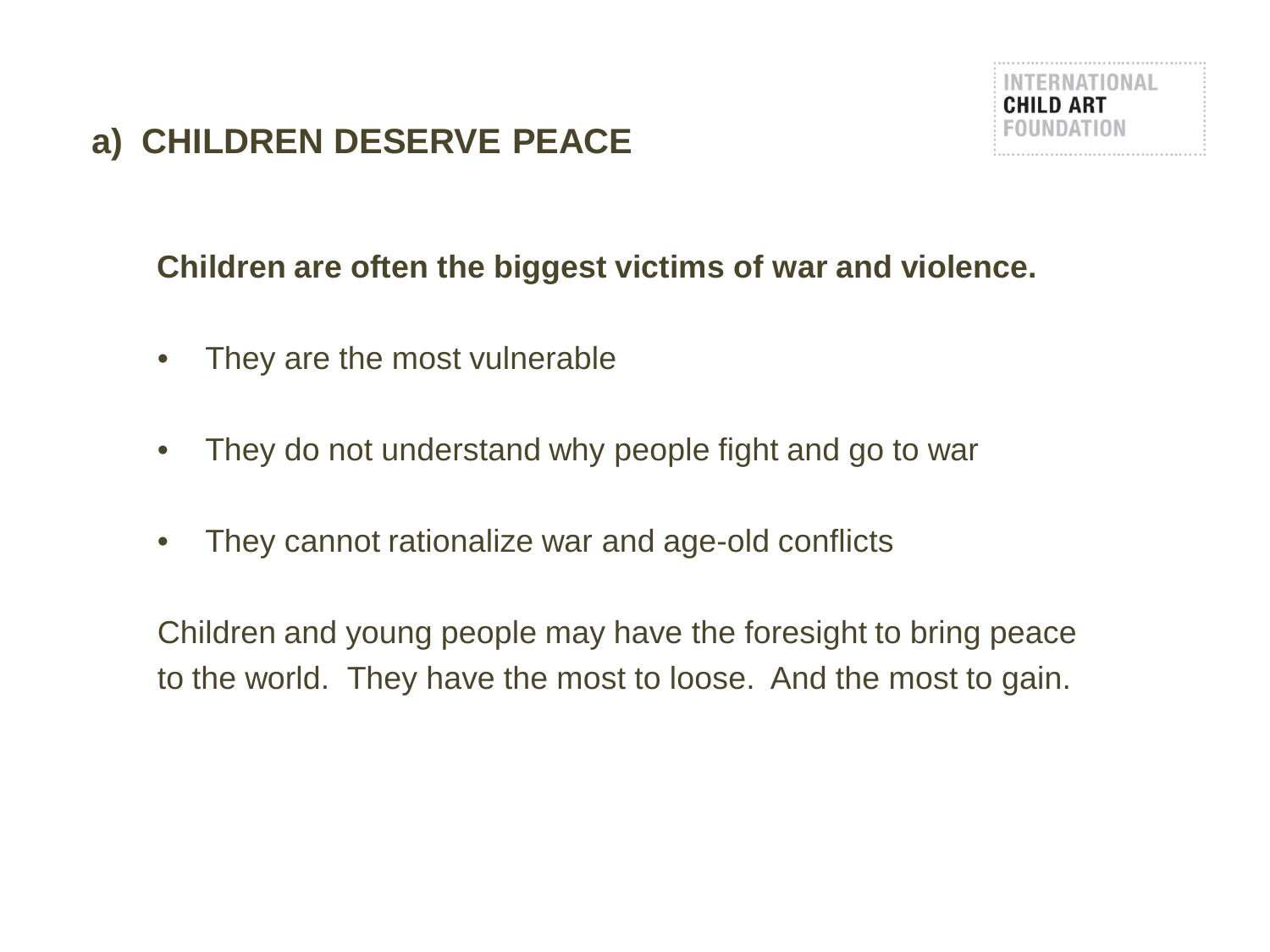

8 years old Nathania in Indonesia created this work right the seminal tragedy of September 11, 2001

ERNATIONAL

**CHILD ART FOUNDATION**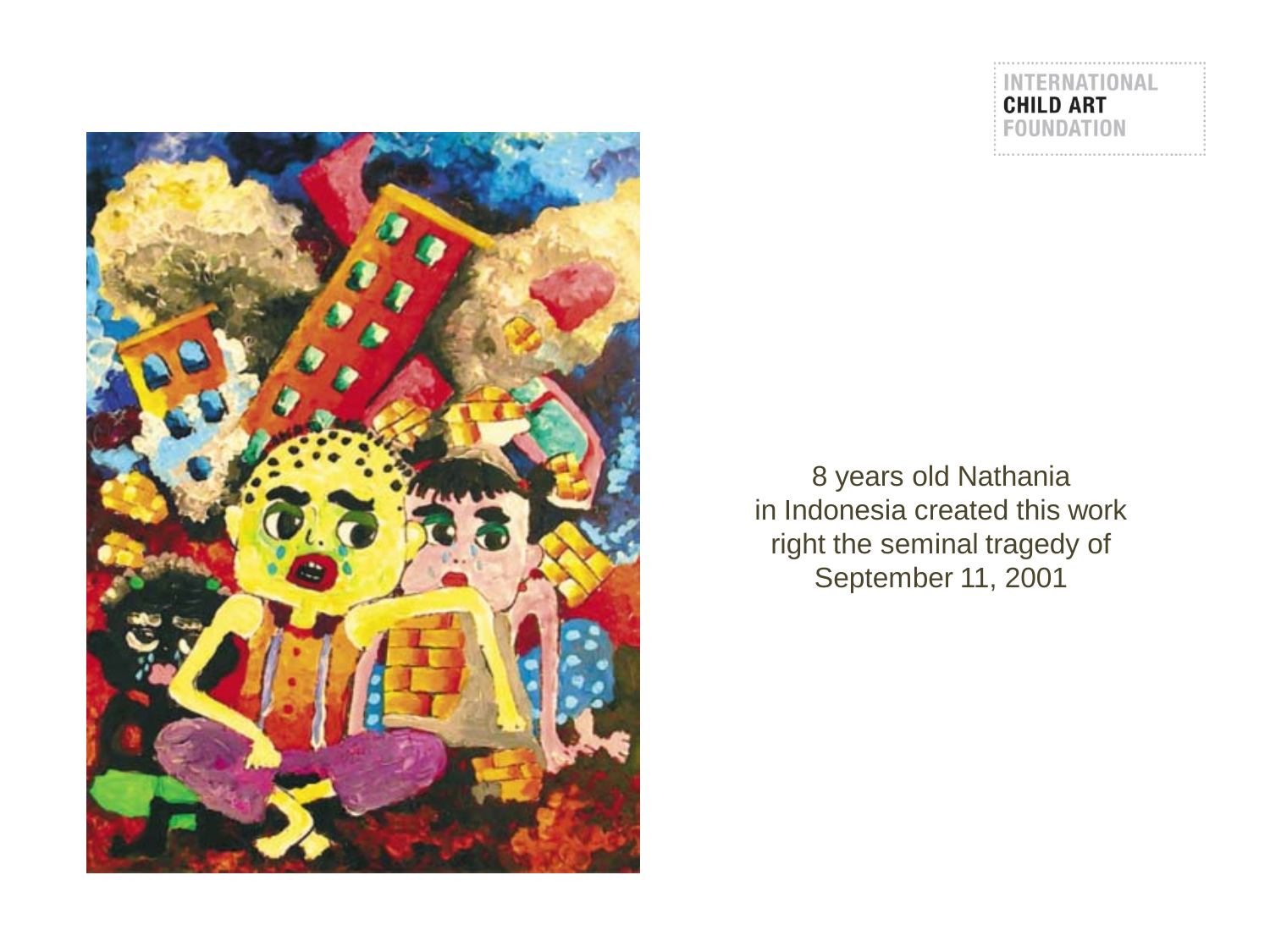**NATIONAL CHILD ART**<br>FOUNDATION

\*\*\*\*\*\*\*\*\*\*\*\*\*\*\*\*\*\*\*\*\*\*\*\*\*\*\*\*\*\*\*\*\*\*



12 year old Azadeh in Iran shows in-fighting within families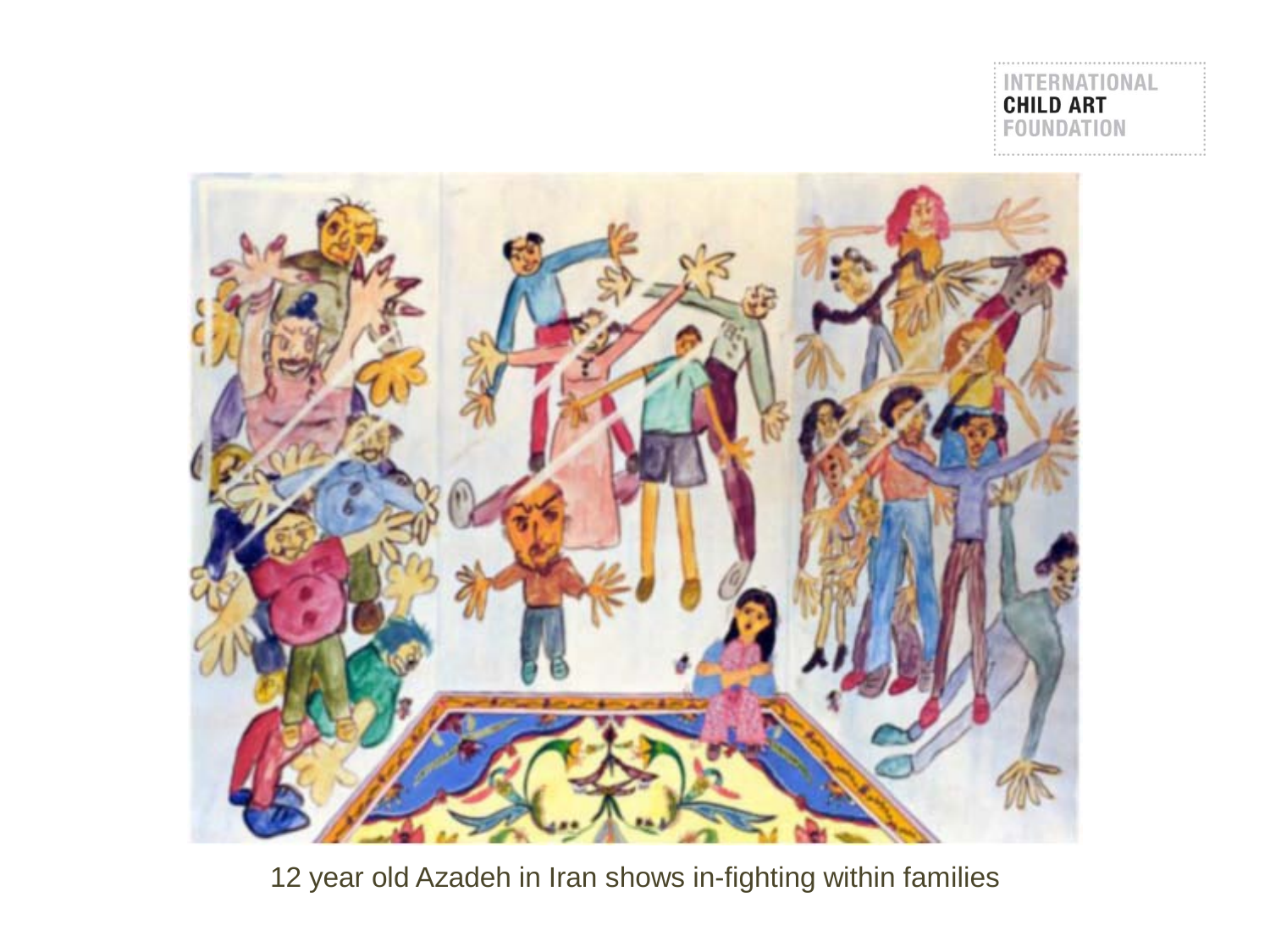

INTERNATIONAL<br>CHILD ART<br>FOUNDATION

11 year old Miryam in Palestine depicts the consequences of aerial bombardment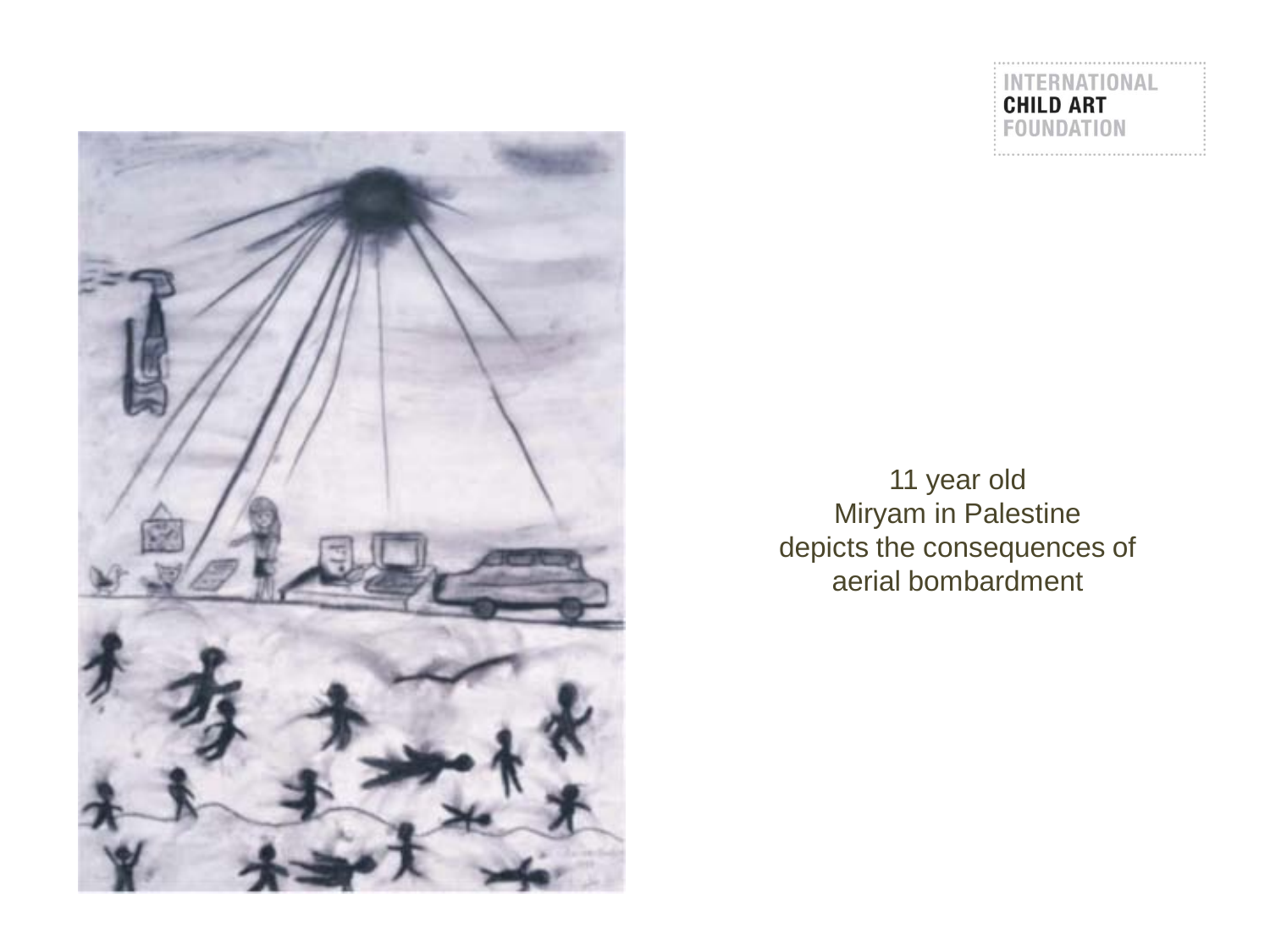



#### 11 year old Tessa in Colorado depicted her desire for peace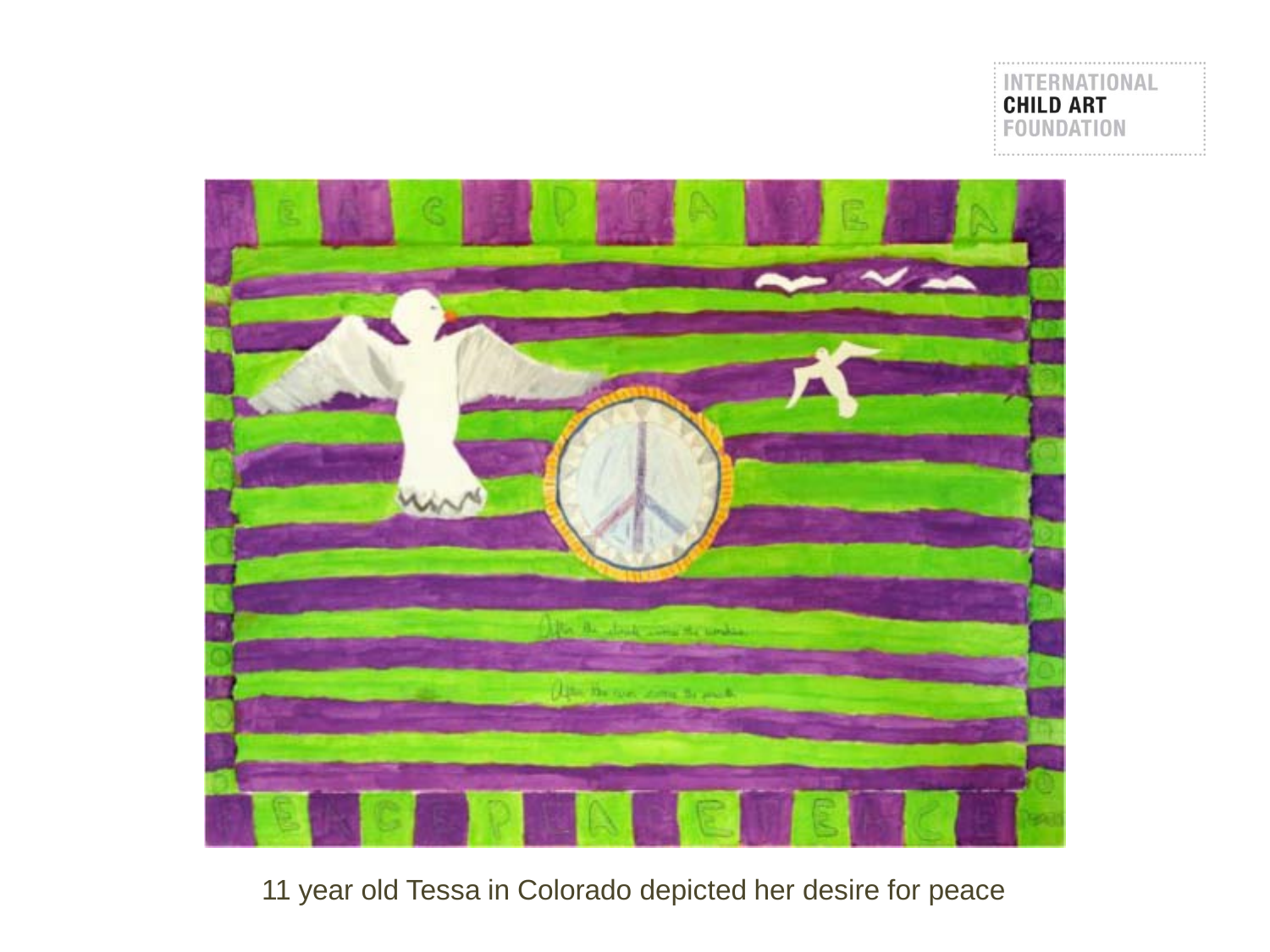# **b) PEACE IS THE MOST SERIOUS BUSINESS**



- At stake is the very survival of our species
- Global military expenditures have risen to more than \$1.5 trillion a year, according to CIA estimates (this means 2.2 percent of world GDP)
- More than 10 million of us are in uniform, armed and ready to kill
- Thousands of terrorists and fundamentalists of all religions and beliefs are also armed and ready to kill
- So, what do we do to bring peace?
- We talk or we demonstrate, to satisfy ourselves or actually to work for real and sustainable global peace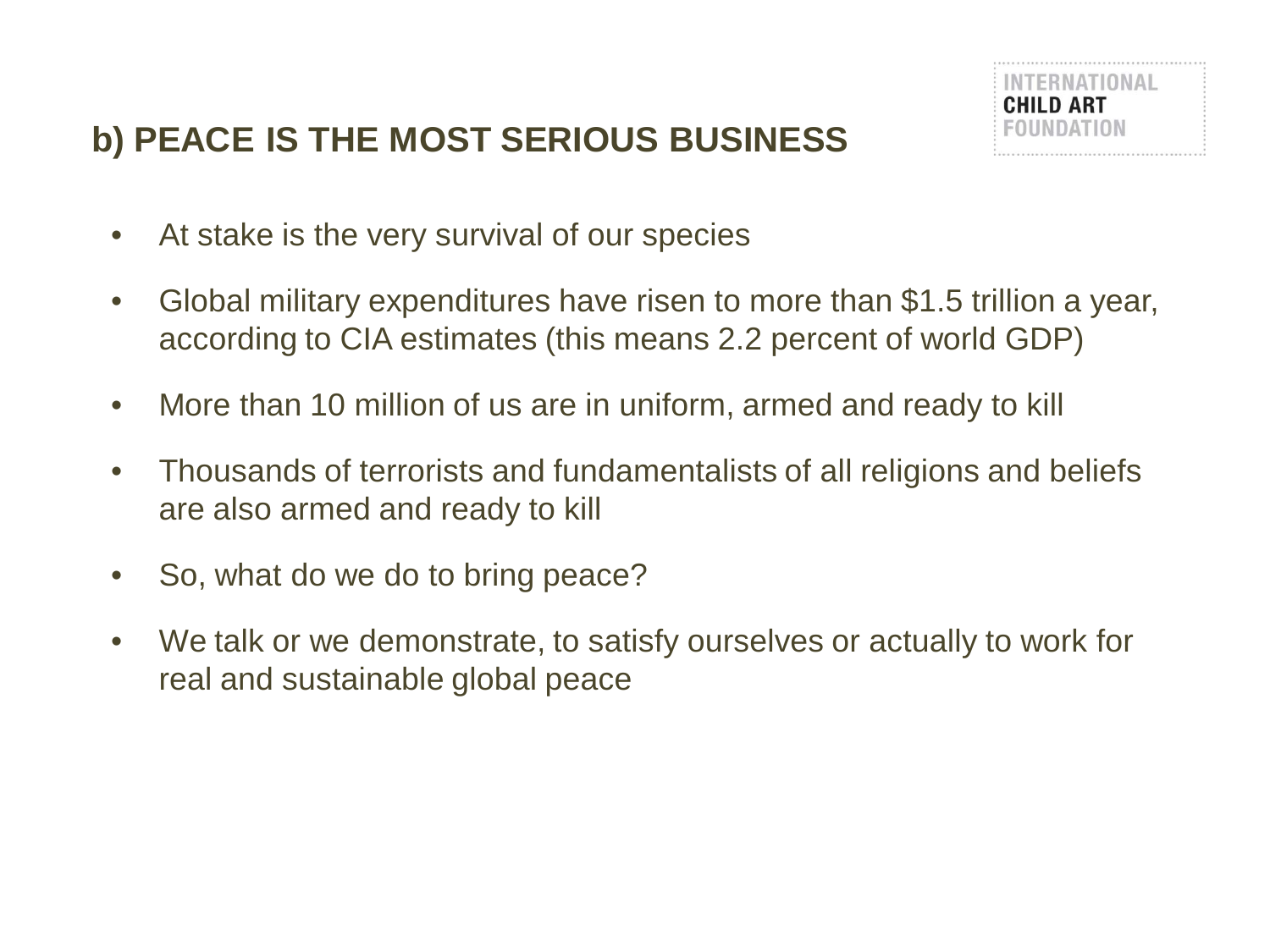### **III. WHAT DOES ICAF DO**



- Focus on the children to put together the pieces of the peace puzzle
- Gandhi said: "If we are to teach real peace in this world, and if we are to carry on a real war against war, we shall have to begin with the children."



Ester, Age 9, Virginia, USA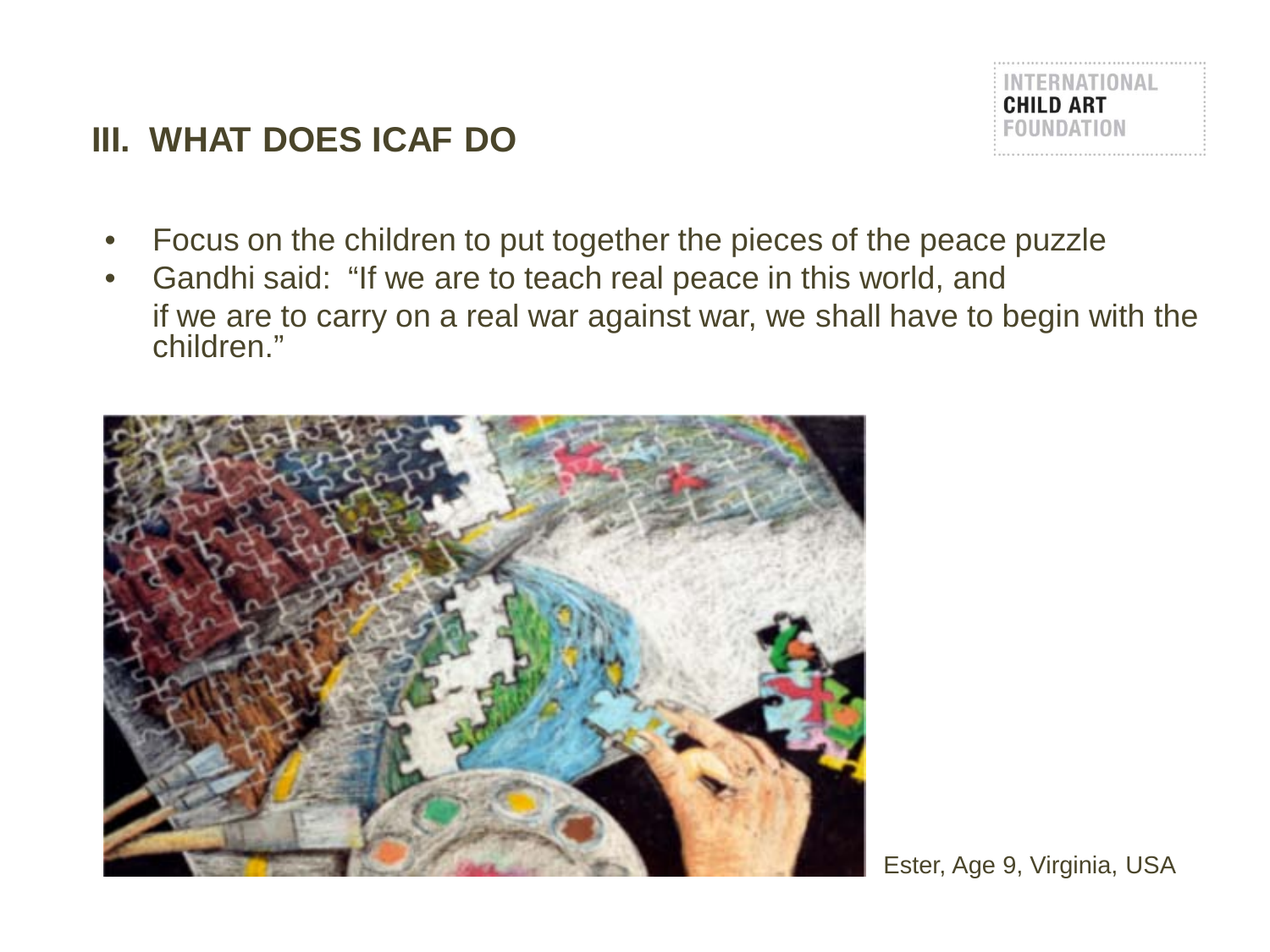## **IV. ICAF's MISSION**

Since 1997 the International Child Art Foundation has served as the national art and creativity organization for American children and the international art and creativity organization for the world's children.

#### **Mission**

To integrate the arts with science, sport and technology for the development of children's creativity and empathy – preconditions for a more just, prosperous, and nonviolent world.

Salaar, Age 10, Pakistan



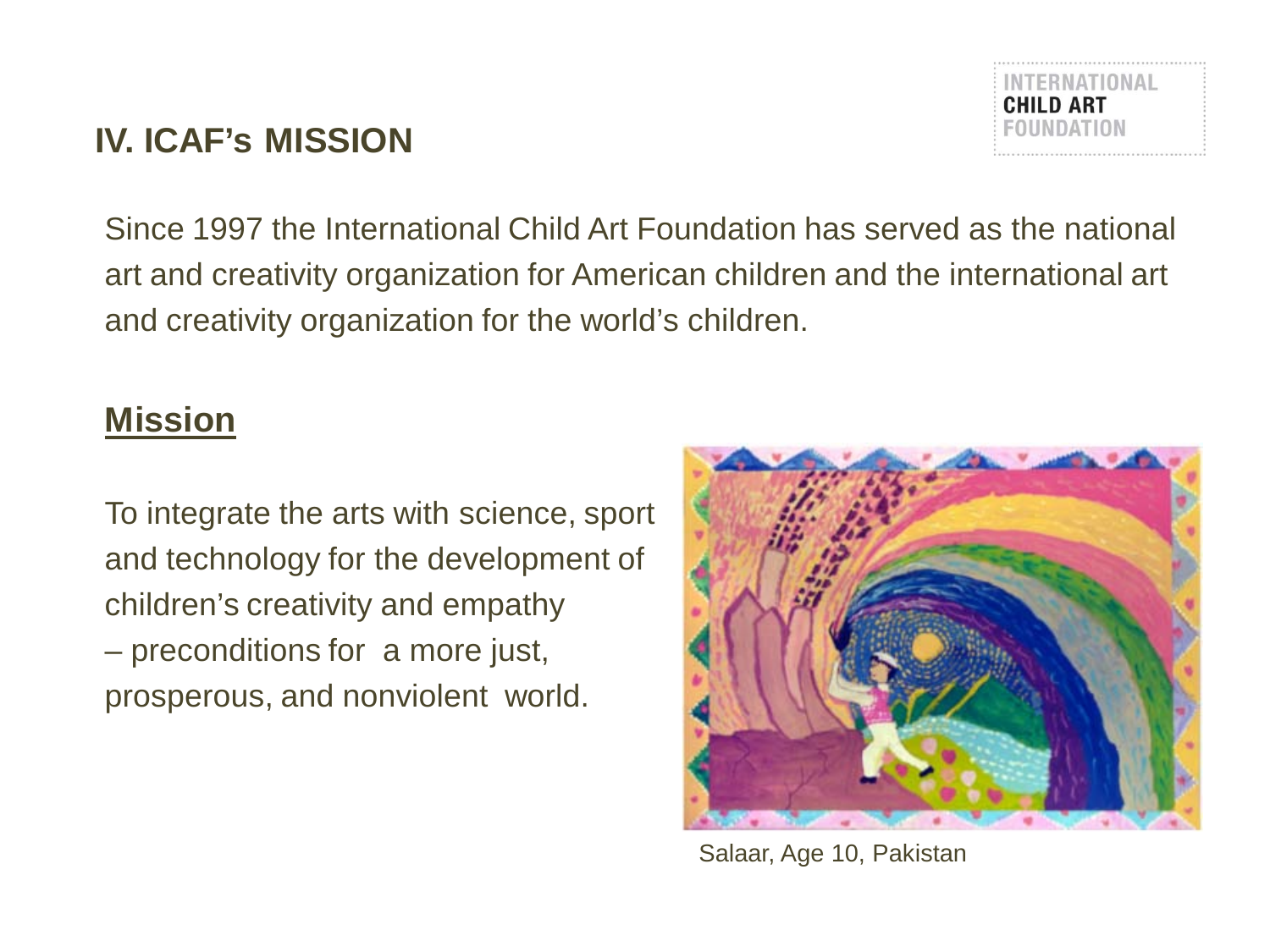# **V. ICAF PROGRAMS**

#### **Peace through Art Program**

Peace program for children suffering from manmade conflicts which uses art to identify and reduce the trans-generational transmission of trauma and hatred and Which develops empathy to restore children's trust in humankind.

#### **Healing Arts Program**

Art therapy programs to help children cope with the trauma caused by natural disasters so they begin visualizing themselves as survivors and not victims to restore their faith in Nature.

Breanna, Age 11, Mississippi

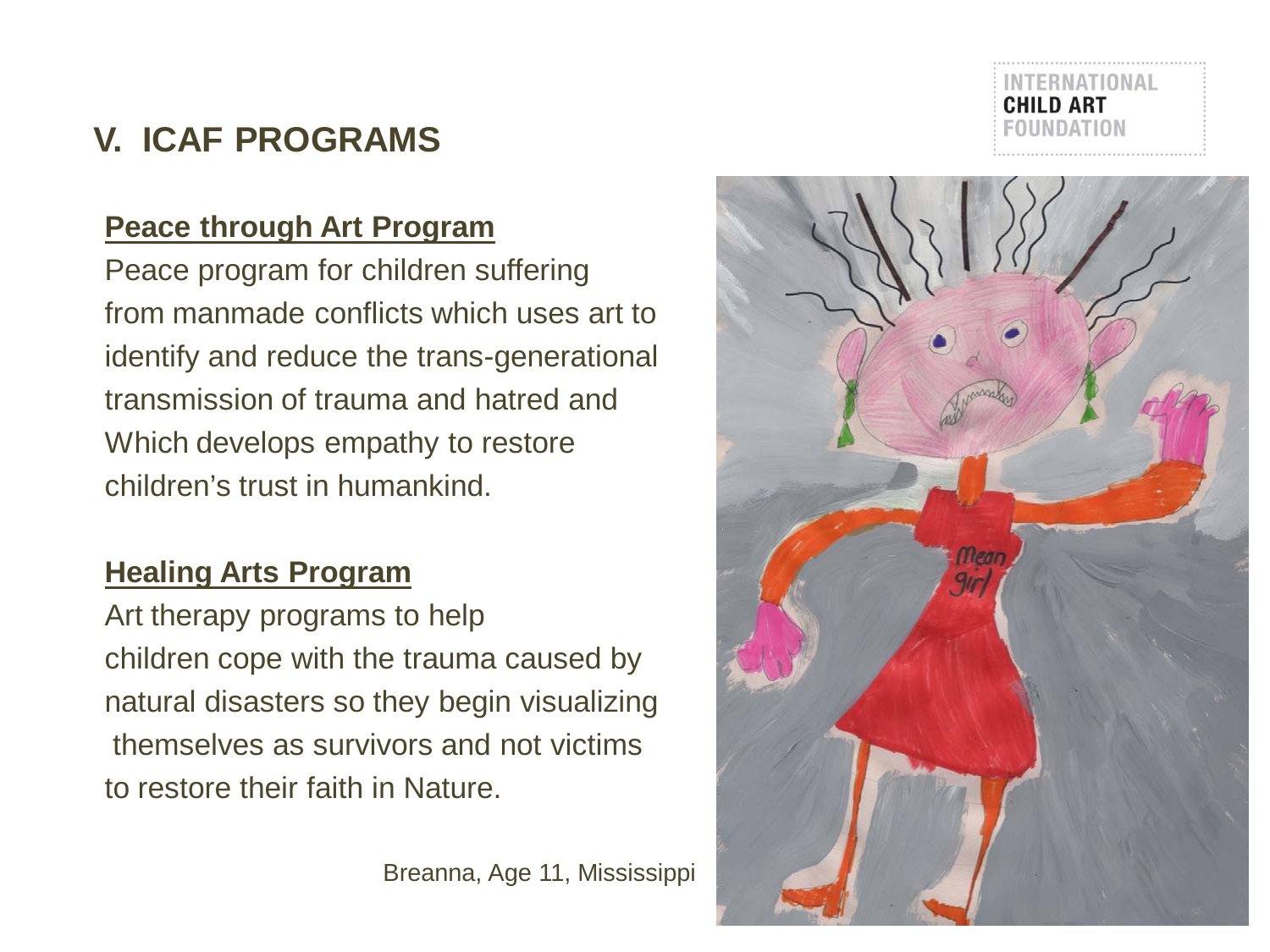### **Arts Olympiad**

A free global program for all children ages 8 to 12 that introduces them to the "artist-athlete" ideal of a creative mind and healthy body.

Held every four years, the Arts Olympiad Lesson Plans develop empathy in the classroom between athletes and non-athletes, artists and non-artists, boys and girls…

The Arts Olympiad is today the world's largest and most prestigious art and sport program for American children and children world over.

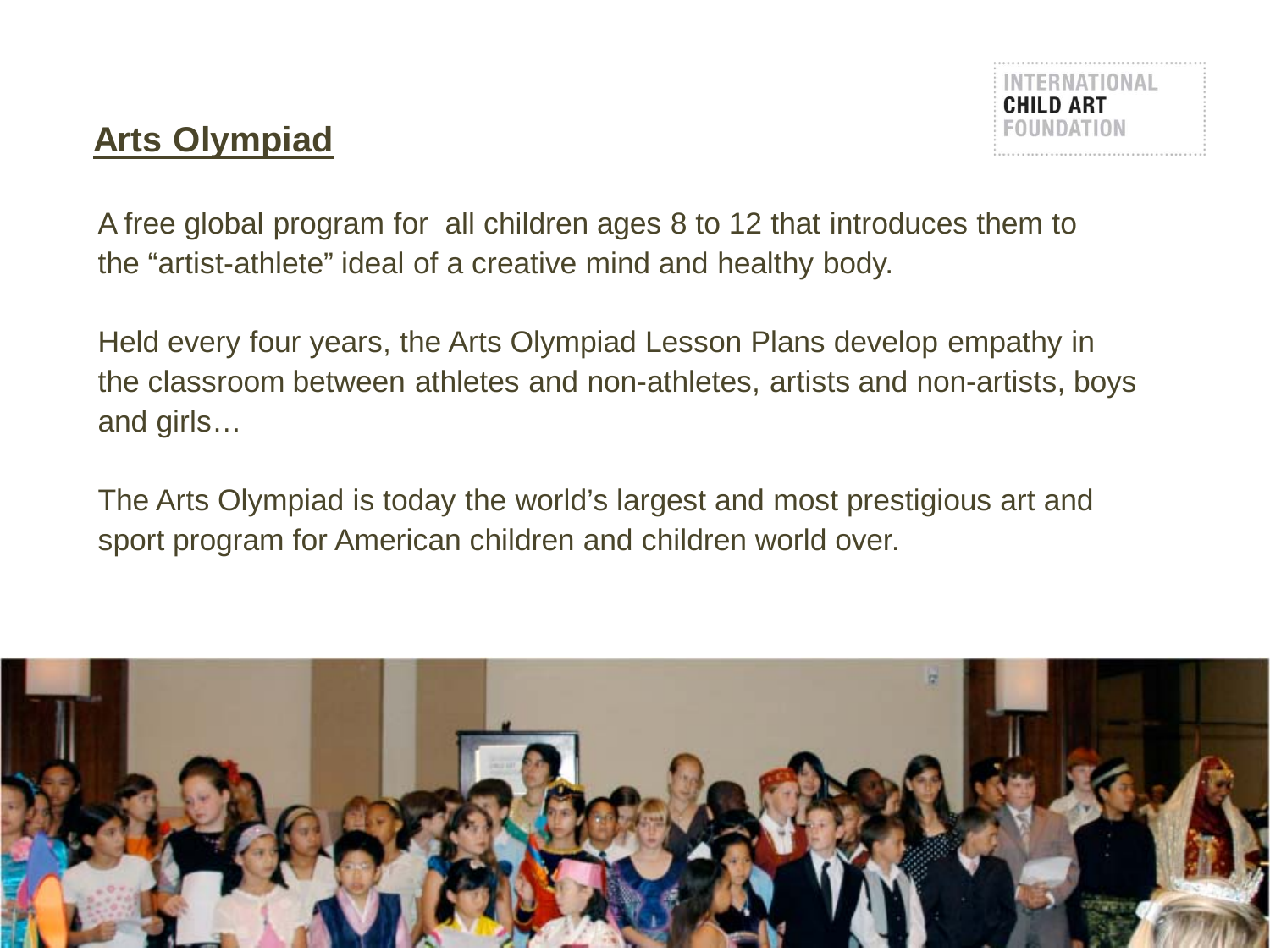#### **World Children's Festival**



- Held every four years on The National Mall in Washington, DC, the World Children's Festival is like an "Olympics" of children's creativity and imagination.
- Based on ICAF's peace programs, the festival creates a transformative experience which remains a touchstone for children throughout their lives.

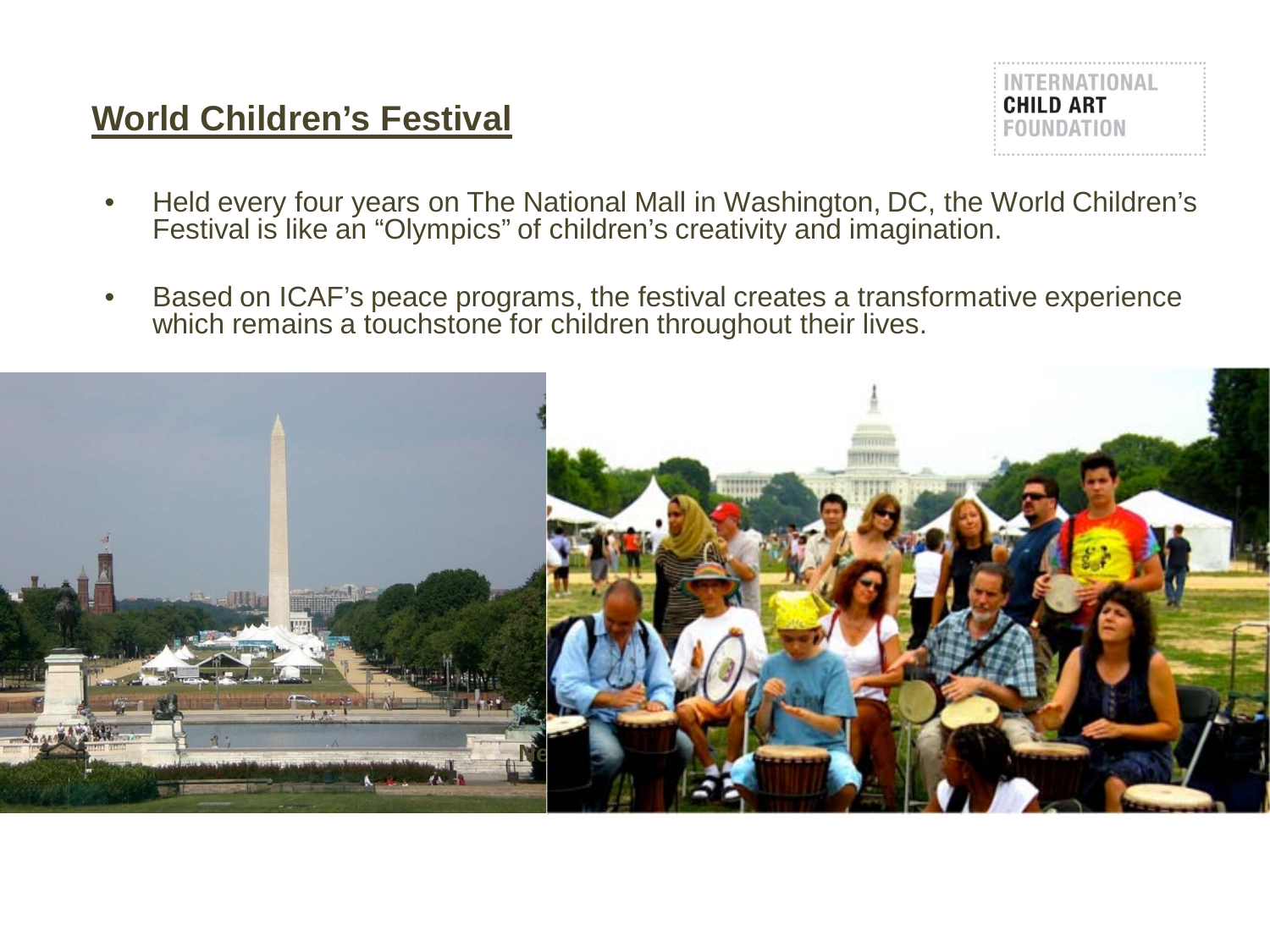

ICAF is trying to make our country truly beautiful…